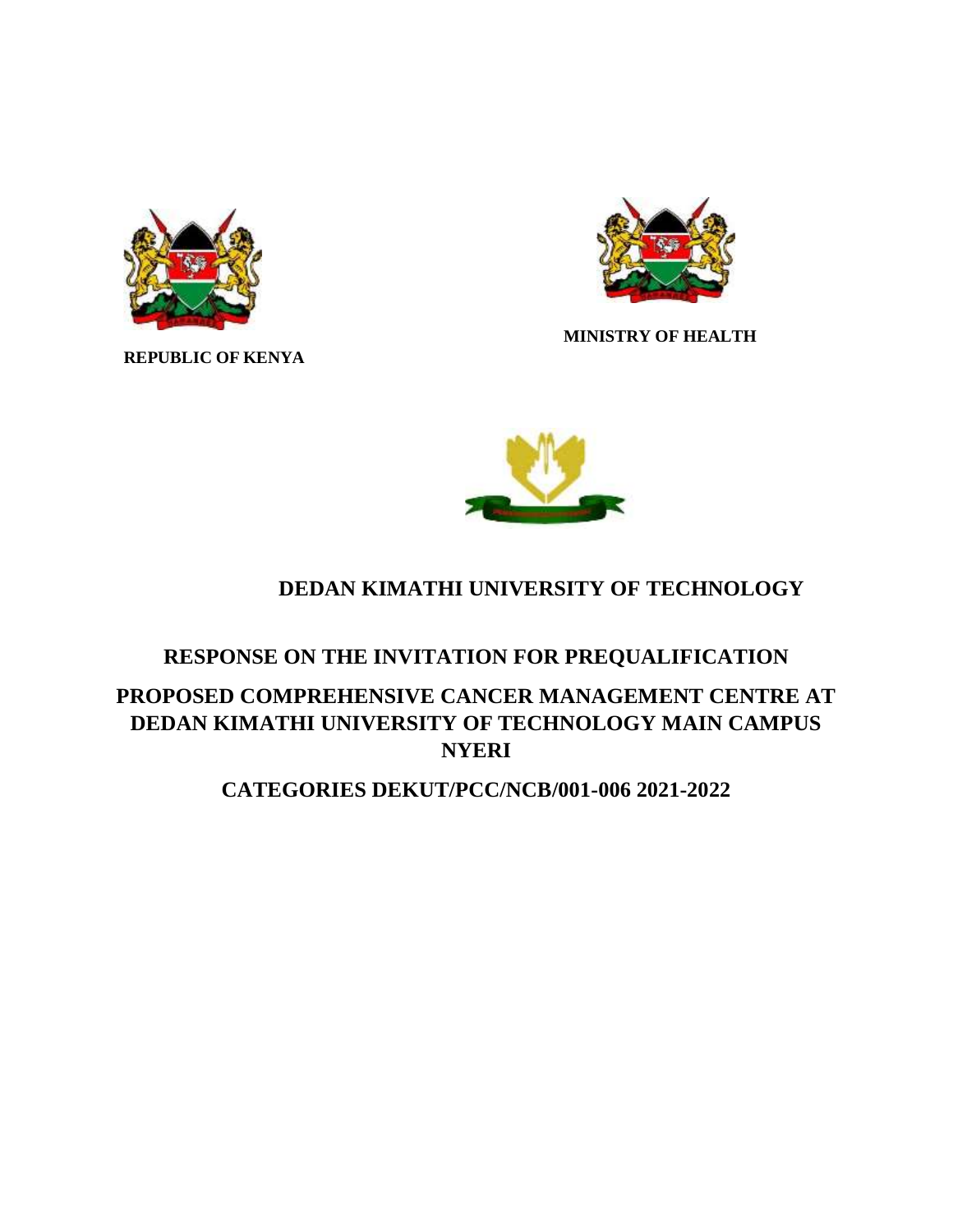### *RESULTS OF PREQUALIFICATION FOR THE CANCER CENTRE*

## *Prequalification of Suppliers in six categories*

The prequalification of Suppliers was undertaken advertised on Wednesday 20<sup>th</sup> April,2022 and opened on Wednesday 4th May,2022 in the following categories. Various suppliers applied for prequalification as summarized below:

| <b>Prequalification No.</b>     | Prequalification                                                      | <b>Eligibility</b>                 | <b>Number</b>   | <b>Number of</b>         |
|---------------------------------|-----------------------------------------------------------------------|------------------------------------|-----------------|--------------------------|
|                                 | <b>Description</b>                                                    |                                    | of Bids         | <b>Contractors</b>       |
|                                 |                                                                       |                                    | <b>Received</b> | Prequalified             |
| DeKUT/PCC/NCB/PQ/001/2021-2022  | <b>Building Works</b>                                                 | $NCA$ 1                            | 9               | $\overline{2}$           |
| DeKUT/PCC/ NCB/PQ/002/2021-2022 | <b>Electrical Installation Works</b><br>specified in the Document     | NCA <sub>1</sub>                   | 5               | Evaluation<br>and        |
| DeKUT/PCC/NCB/PQ/003/2021-2022  | Mechanical Installation<br>Works specified in the<br>Document         | $NCA$ 1                            | $\overline{2}$  | Notification<br>Ongoing  |
| DeKUT/PCC/NCB/PQ/004/2021-2022  | Supply, Delivery, Installation<br>and Testing of Medical<br>Equipment | Medical<br>Equipment<br>Suppliers  | 6               | To be<br>Updated<br>soon |
| DeKUT/PCC/NCB/PQ/005/2021-2022  | Supply and Delivery Hospital<br>Furniture                             | Hospital<br>Furniture<br>Suppliers | $\overline{7}$  |                          |
| DeKUT /PCC/NCB/PQ/006/2021-2022 | Provision of Hospital<br><b>Management Information</b><br>System      | <b>HMIS</b><br>Service<br>Provider | 3               |                          |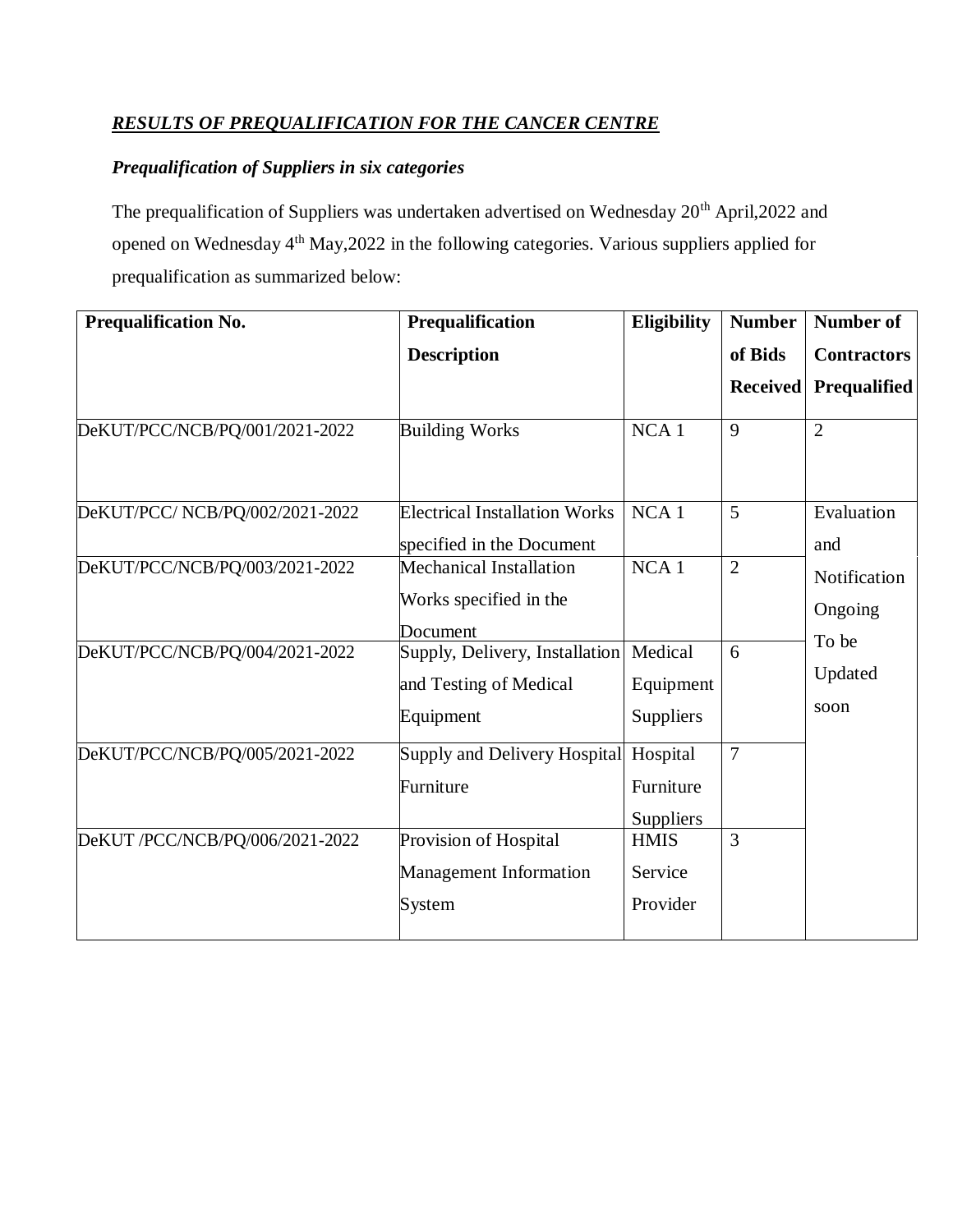### *Category one: DeKUT/PCC/NCB/PQ/001/2021-2022 Building Works*

The prequalification was posted on Wednesday 20<sup>th</sup> April, 2022 and it *was* intended to be opened on Wednesday 4<sup>th</sup>May, 2022 at 10:30 am. There were requests for Clarification from bidders which necessitated the issue of an addendum that extended the opening date from Wednesday 4<sup>th</sup> May, 2022 to Friday , 6<sup>th</sup> May 2022 at 12:00 Noon. Below is a list of the Nine (9) tenders as they were opened by the tender opening committee and their names read out during the meeting held on 6th Friday, May 2022. The bidders were allocated serial No.B1-B9.

| B.No.            | <b>Suppliers Name</b>                                                                                         | <b>Address</b>                                                                                                                                                                                                    | Citizenship<br>Majority<br><b>Shareholding</b> | <b>Number of</b><br>pages |
|------------------|---------------------------------------------------------------------------------------------------------------|-------------------------------------------------------------------------------------------------------------------------------------------------------------------------------------------------------------------|------------------------------------------------|---------------------------|
| 1.               | China Civil Engineering<br>Construction corporation                                                           | PO Box 21617-00505<br>Nairobi TEL:0203860808<br>Email: ccec-kenya@<br>ccec.com.cn                                                                                                                                 | China                                          | 431                       |
| 2.               | <b>Tulsi Construction Ltd</b>                                                                                 | P.O BOX 47430-00100<br>Nairobi<br>Tel:<br>0204452199,0204452200<br>tulsi@wanachi.com<br>info@tulsi.c.o.ke                                                                                                         | <b>United Kingdom</b>                          | 632                       |
| 3.               | Njuca Consolidated Co<br>Ltd                                                                                  | P.O BOX 12939-00100<br>Nairobi kenol Kenya Tel:<br>0722822045 /0733522780<br>Email: info@njuca.co.ke                                                                                                              | Kenya                                          | 582                       |
| $\overline{4}$ . | Joint Venture- H Young &<br>Co EA Ltd & Miliki<br><b>Development Company</b><br>Ltd                           | H Young<br>P.O BOX 30118-00100<br><b>NAIROBI</b><br>TEL:020 6688000 Email:<br>Hyoung@hyoung.co.ke<br>Miliki Developers<br>P. O Box 25889-00100<br>Nairobi<br>Tel 07058888777<br>Email:<br>milikidevelopment.co.ke | Kenya                                          | 783                       |
| 5.               | Joint Venture-<br>China Jiangxi<br>International Kenya Ltd,<br>China Jiangxi<br><b>International Economic</b> | China Jiangxi I K Ltd<br>P. Box 21802-00505 Nairobi<br>Tel: 0775666168<br>Email:                                                                                                                                  | Mauritius , China<br>and Kenya                 | 1654                      |

### **List of Bidders in this Category and their Addresses**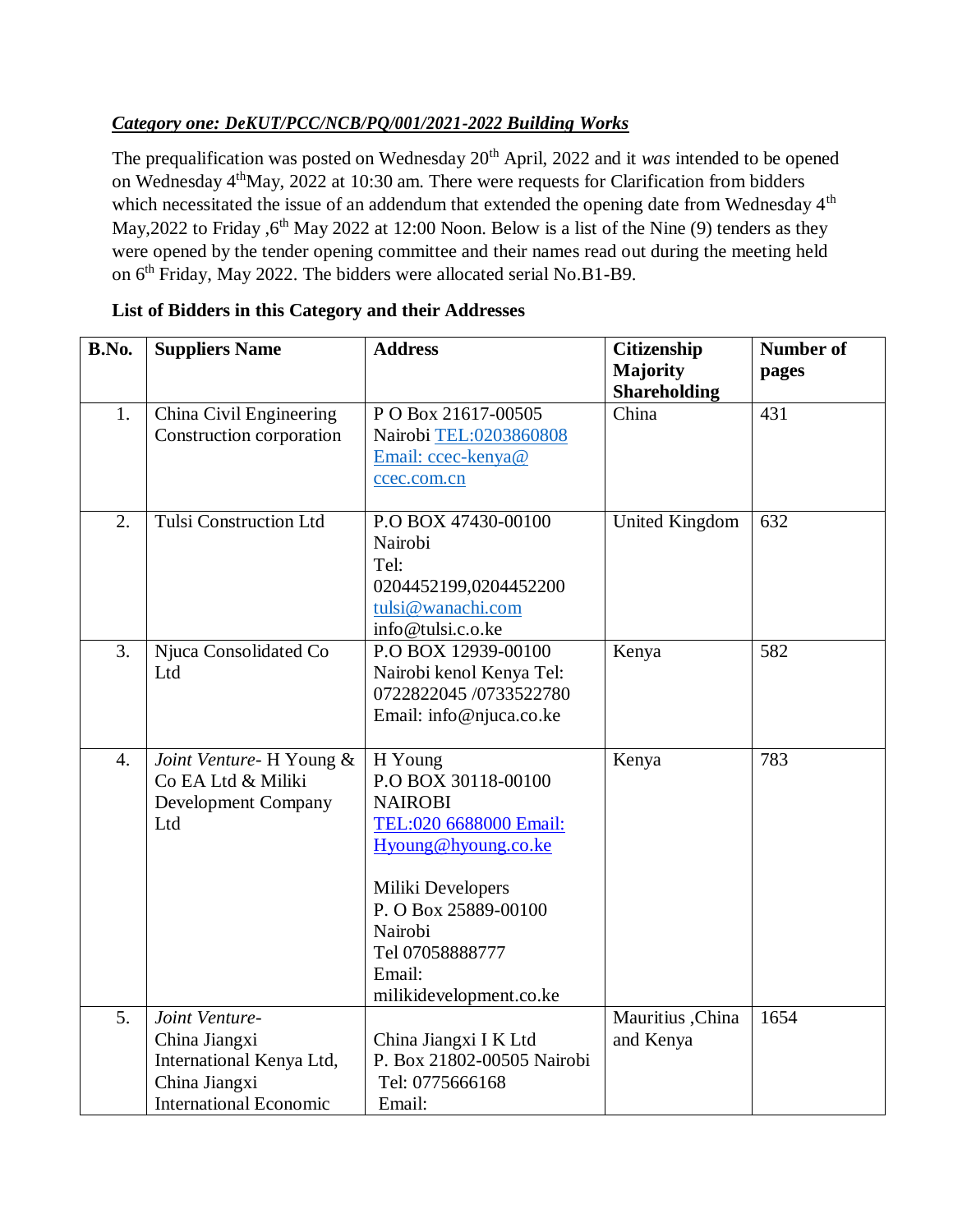|    | and Technical            | chianjiangxikenya@gmail.co   |       |     |
|----|--------------------------|------------------------------|-------|-----|
|    | Cooperation Co. Ltd &    | $\underline{m}$              |       |     |
|    | Top choice Surveillance  |                              |       |     |
|    | Ltd                      | China Jiangxi IETC Co Ltd    |       |     |
|    |                          | No 1198 Fenghe Middle        |       |     |
|    |                          | avenue, HongGutan            |       |     |
|    |                          | District, Nanchang, Jaiangxi |       |     |
|    |                          | P.R.C                        |       |     |
|    |                          | Tel: 0086-791-               |       |     |
|    |                          | 63779758;0777064610          |       |     |
|    |                          | Email:                       |       |     |
|    |                          | chianjiangxikenya@gmail.co   |       |     |
|    |                          | $\underline{m}$              |       |     |
|    |                          |                              |       |     |
|    |                          | Top choice                   |       |     |
|    |                          | P.O BOX 1218-00618           |       |     |
|    |                          | <b>NAIROBI</b>               |       |     |
|    |                          | Tel 020 445140/0717566877    |       |     |
|    |                          | Email: info@topchoice.co.ke  |       |     |
| 6. | Laxmanbhai Construction  | P.O BOX 444706-00100         | Kenya | 330 |
|    | Ltd                      | NAIROBI.                     |       |     |
|    |                          | Tel:                         |       |     |
|    |                          | 0202664865/0721378789        |       |     |
|    |                          | info@laxconke.com            |       |     |
|    |                          |                              |       |     |
| 7. | Seyani Brothers & Co Ltd | P.O BOX 60070-00200          | Kenya | 400 |
|    |                          | <b>NAIROBI</b>               |       |     |
|    |                          | TEL:0702135460.078613546     |       |     |
|    |                          | $\bf{0}$                     |       |     |
|    |                          | <b>EMAIL:</b>                |       |     |
|    |                          | info@seyanibrosk.com         |       |     |
|    |                          | Level 5, wing V- The oval    |       |     |
|    |                          | Jalaram Road, Westlands      |       |     |
| 8. | <b>Cementers Ltd</b>     | POBOX 42426-00100            | Kenya | 625 |
|    |                          | <b>NAIROBI</b>               |       |     |
|    |                          | <b>TEL</b>                   |       |     |
|    |                          | 0722515390/0721515390/07     |       |     |
|    |                          | 77515390                     |       |     |
|    |                          | <b>EMAIL:</b>                |       |     |
|    |                          | Kenya@cementers.com          |       |     |
| 9. | Interways Works Ltd      | P.O BOX 48241-00100          | Kenya | 915 |
|    |                          | <b>NAIROBI</b>               |       |     |
|    |                          | Tel:                         |       |     |
|    |                          | 0719582761/0792908239        |       |     |
|    |                          | Email; info@interways.co.ke  |       |     |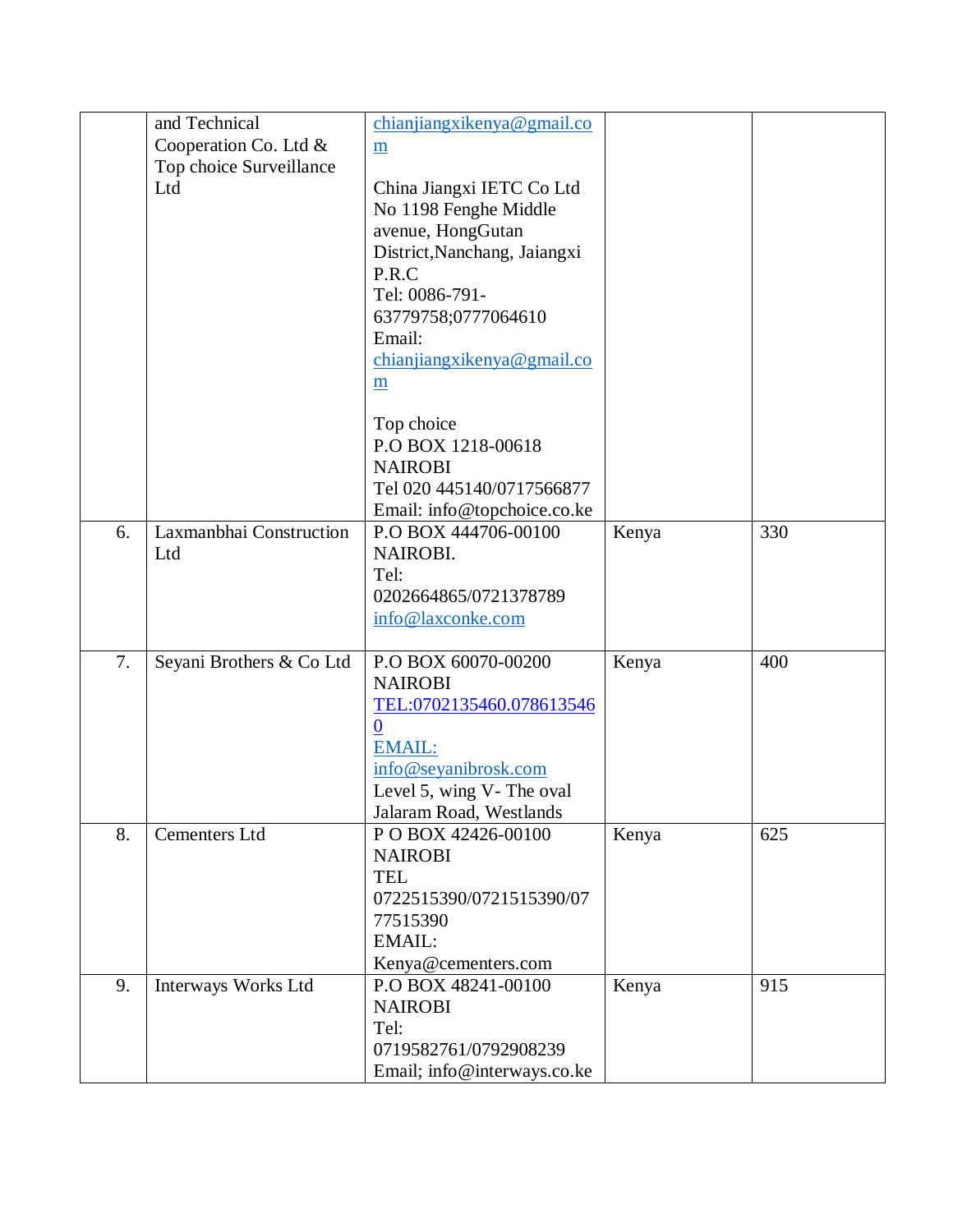| S.No. | <b>Name of Contractor</b>     | <b>Contact</b>                    | <b>Technical</b> | <b>Rank</b>    |
|-------|-------------------------------|-----------------------------------|------------------|----------------|
|       |                               |                                   | <b>Score</b>     |                |
| 1.    | Joint Venture of H Young $\&$ | P.O BOX 30118-00100               | 98 Marks         | $\mathbf{1}$   |
|       | EA Ltd &<br>Miliki<br>Co.     | Nairobi                           |                  |                |
|       | Development Company Ltd       | Box 25889-00100<br>P.<br>$\Omega$ |                  |                |
|       |                               | Nairobi                           |                  |                |
|       |                               |                                   |                  |                |
| 2.    | Njuca Consolidated Co Ltd     | P.O<br><b>BOX</b><br>12939-00100  | 77               | $\overline{2}$ |
|       |                               | Nairobi kenol Kenya Tel:          |                  |                |
|       |                               | 0722822045 /0733522780            |                  |                |
|       |                               | Email: info@njuca.com             |                  |                |

Two (2) Bidders were found responsive as per the Technical criteria named below

#### *Category Two: DeKUT/PCC/NCB/PQ/002/2021-2022 Electrical Installation Works*

The prequalification was posted on Wednesday 20<sup>th</sup> April, 2022 and it was intended to be opened on Wednesday 4<sup>th</sup>May, 2022 at 10:30 am. There were requests for Clarification from bidders which necessitated the issue of an addendum that extended the opening date from Wednesday 4<sup>th</sup> May, 2022 to Friday ,  $6<sup>th</sup>$  May 2022 at 12:00 Noon. Below is a list of the Five (5) tenders as they were opened by the tender opening committee and their names read out during the meeting held on 6<sup>th</sup> Friday, May 2022. The bidders were allocated serial No.B1-B5.

|  |  |  |  |  |  |  |  |  |  | List of Bidders in this Category and their Addresses |
|--|--|--|--|--|--|--|--|--|--|------------------------------------------------------|
|--|--|--|--|--|--|--|--|--|--|------------------------------------------------------|

| B.No. | <b>Suppliers Name</b>                             | <b>Address</b>                                                         | <b>Citizenship</b>  | <b>Number of</b> |
|-------|---------------------------------------------------|------------------------------------------------------------------------|---------------------|------------------|
|       |                                                   |                                                                        | Majority            | pages            |
|       |                                                   |                                                                        | <b>Shareholding</b> |                  |
|       | <b>Energy Savings</b><br><b>Solutions Limited</b> | Woodvale Grove, Westlands,<br>Nairobi, Kenya, 00800<br>$+254204401867$ | Kenya               | 291              |
| 2.    | <b>Techsource Point Ltd</b>                       | West Park Towers, 8 <sup>th</sup> Floor                                | Kenya               | 326              |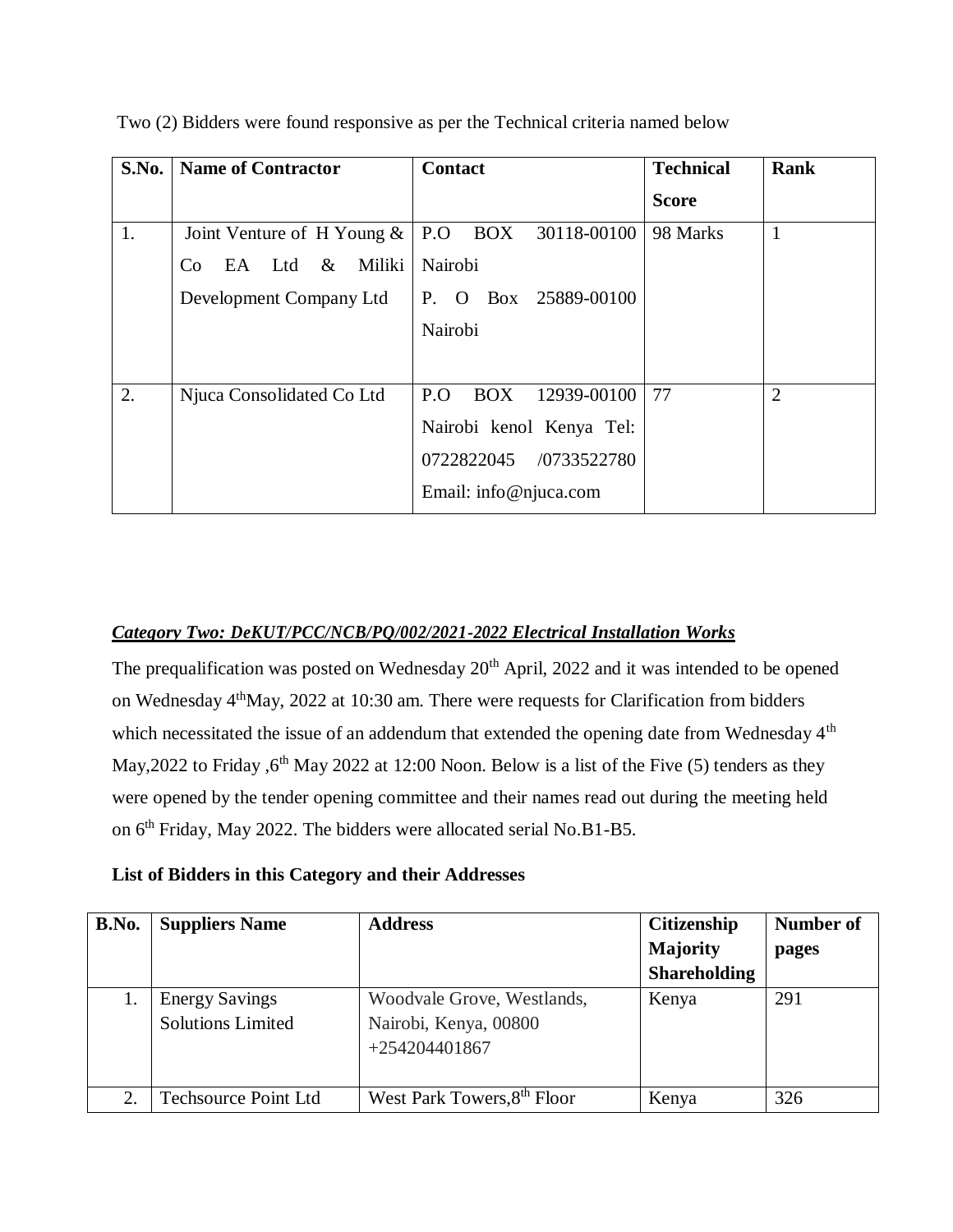|    |                            | Muthithi Westland's              |       |     |
|----|----------------------------|----------------------------------|-------|-----|
|    |                            | P.O BOX 105087-00101 Nairobi     |       |     |
|    |                            | Tel: 02077600,0720850284         |       |     |
|    |                            | info@techsource.co.ke            |       |     |
| 3. | Tudor Engineering Ltd      | Blessed House, Ngara, Ngara      | Kenya | 334 |
|    |                            | Road, P.O Box 76927 - 00620,     |       |     |
|    |                            | Nairobi, Telephone: 020 -        |       |     |
|    |                            | 2354600, Mobile: 0722 715357,    |       |     |
|    |                            | 0713 461235,                     |       |     |
|    |                            | Email: info@tudorengineering.co. |       |     |
|    |                            | ke Website: www.tudorengineerin  |       |     |
|    |                            | g.co.ke                          |       |     |
| 4. | Muga Electrical            | P.O.BOX 13320-00200 Nairobi-     | Kenya | 262 |
|    | <b>Contractors Limited</b> | Kenya.                           |       |     |
|    |                            | Tel: 020-330410                  |       |     |
|    |                            | Email: mugoandrew@yahoo.com      |       |     |
|    |                            |                                  |       |     |
| 5. | Charis Berakha Limited     | P.O. Box 15823-00100, Nairobi    | Kenya | 135 |
|    |                            | info@charisltd.com               |       |     |
|    |                            | 0768 468786, 0768 468785         |       |     |

# Two (2) Bidders listed below were found responsive as per the Technical criteria

| S.No. | <b>Name of Contractor</b>                     | <b>Contact</b>                                                                                           | <b>Technical</b> | <b>Rank</b>    |
|-------|-----------------------------------------------|----------------------------------------------------------------------------------------------------------|------------------|----------------|
|       |                                               |                                                                                                          | <b>Score</b>     |                |
| 1.    | <i>Joint Venture</i> - - Techsource           | West Park Towers, 8 <sup>th</sup> Floor                                                                  | 98               |                |
|       | Point Ltd & Powerlink Ltd                     | Muthithi Westland's<br>P.O BOX 105087-00101 Nairobi<br>Tel: 02077600,0720850284<br>info@techsource.co.ke |                  |                |
| 2.    | <b>Muga Electrical Contractors</b><br>Limited | P.O.BOX 13320-00200 Nairobi-<br>Kenya.<br>Tel: 020-330410<br>Email: mugoandrew@yahoo.com                 | 94               | $\overline{2}$ |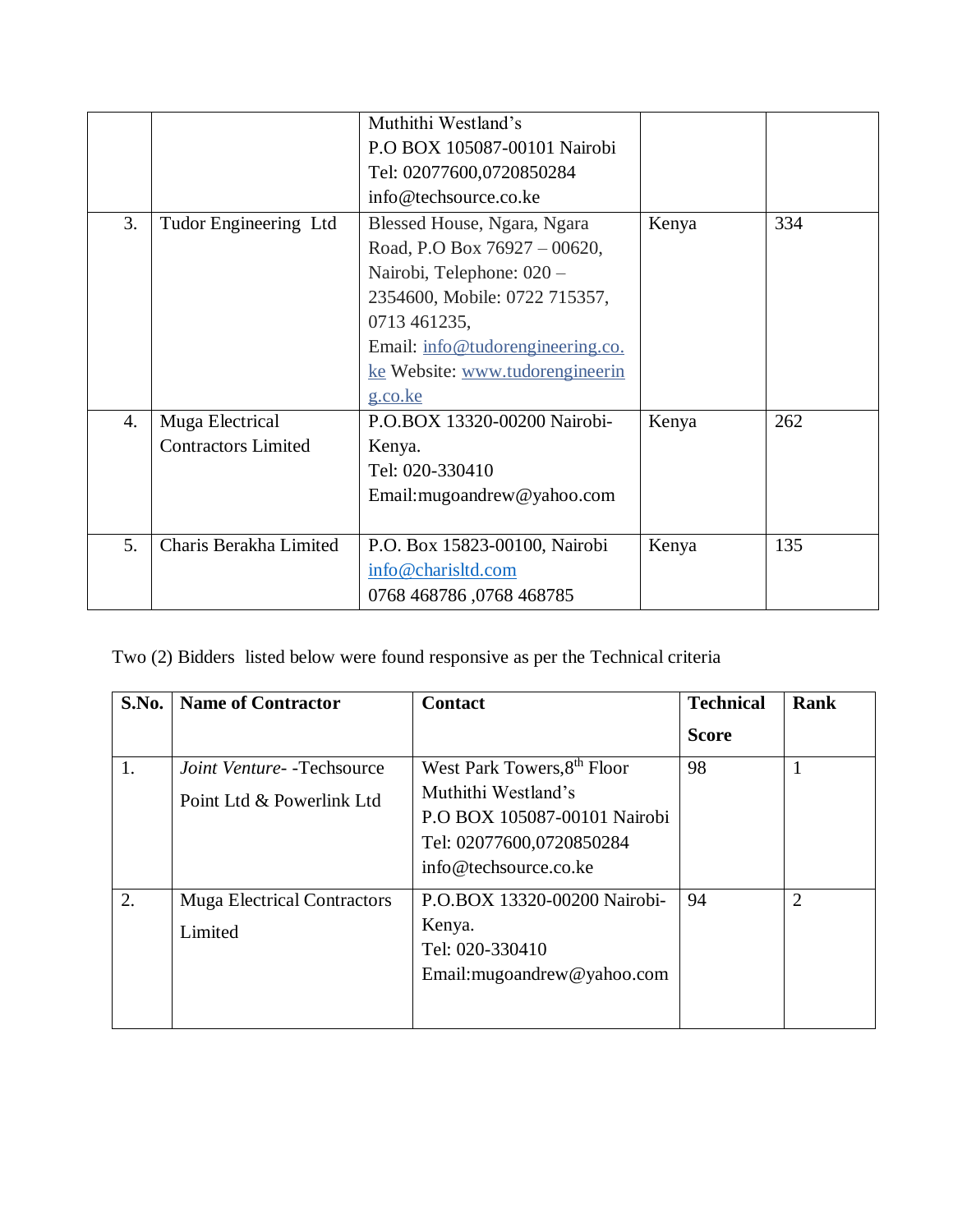#### **Category Three: DeKUT/PCC/NCB/PQ/003/2021-2022 Mechanical Installation Works**

The prequalification was posted on Wednesday 20<sup>th</sup> April, 2022 and it was intended to be opened on Wednesday 4<sup>th</sup>May, 2022 at 10:30 am. There were requests for Clarification from bidders which necessitated the issue of an addendum that extended the opening date from Wednesday 4<sup>th</sup> May, 2022 to Friday,  $6<sup>th</sup>$  May 2022 at 12:00 Noon. Below is a list of the two (2) tenders as they were opened by the tender opening committee and their names read out during the meeting held on 6<sup>th</sup> Friday, May 2022. The bidders were allocated serial No.B1-B2.

## **List of Bidders in this Category and their Addresses**

| B.No. | <b>Suppliers Name</b>           | <b>Address</b>           | <b>Citizenship</b>  | <b>Number Of</b> |
|-------|---------------------------------|--------------------------|---------------------|------------------|
|       |                                 |                          | <b>Majority</b>     | pages            |
|       |                                 |                          | <b>Shareholding</b> |                  |
| 1.    | <b>Skymax Elevators Limited</b> | P.O Box 67684 NAIROBI    | Kenya               | Not Paginated    |
|       |                                 |                          |                     |                  |
| 2.    | Charis Berakha Limited          | P.O. Box 15823-00100,    | Kenya               | 136              |
|       |                                 | Nairobi                  |                     |                  |
|       |                                 | info@charisltd.com       |                     |                  |
|       |                                 | 0768 468786, 0768 468785 |                     |                  |

Both Bidders were found non- responsive.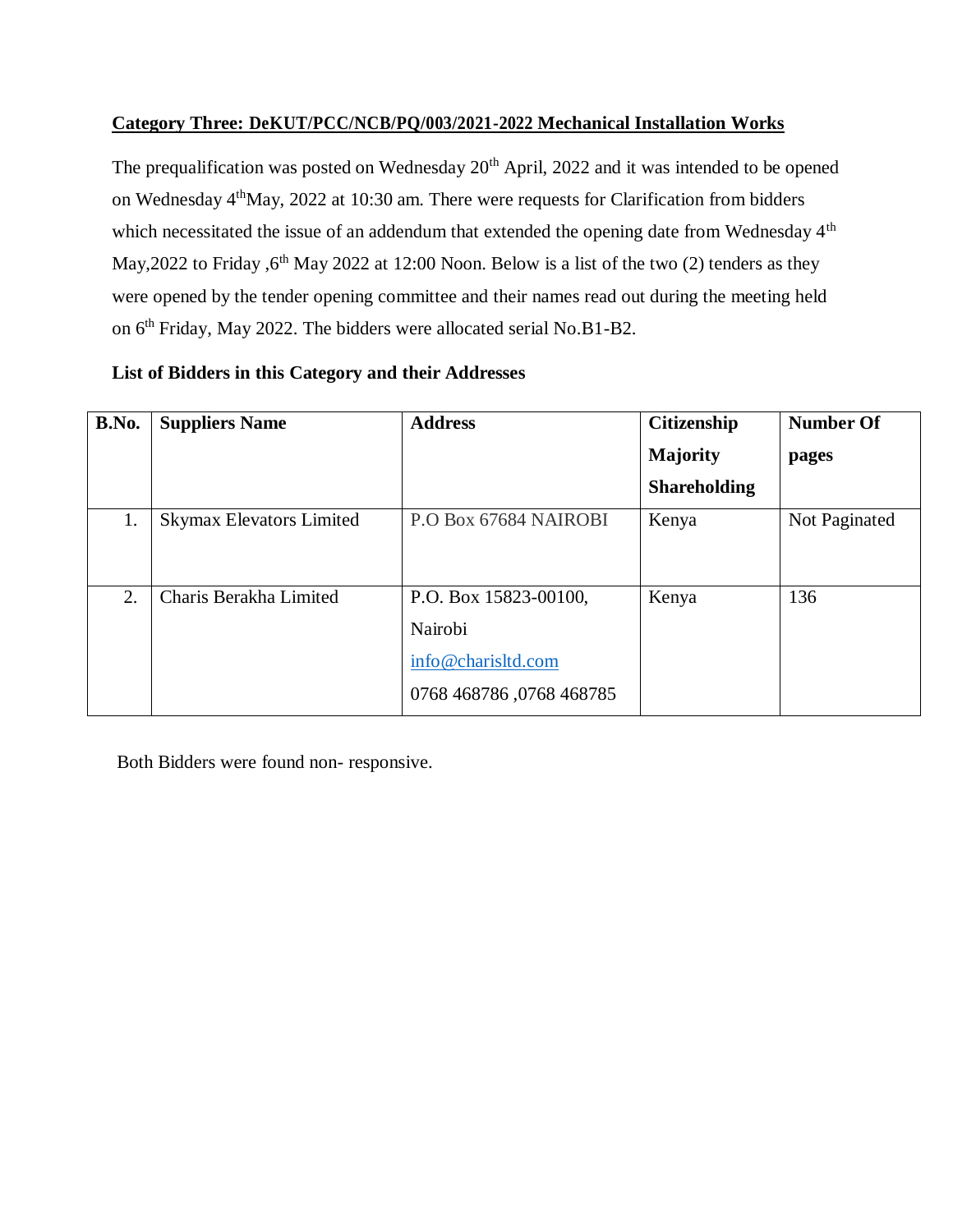## *Category Four: DeKUT/PCC/NCB/PQ/004/2021-2022 Supply, Delivery, Installation and Testing of Medical Equipment*

The prequalification was posted on Wednesday 20<sup>th</sup> April, 2022 and it was intended to be opened on Wednesday 4thMay, 2022 at 10:30 am. There were requests for Clarification from bidders which necessitated the issue of an addendum that extended the opening date from Wednesday 4<sup>th</sup> May, 2022 to Friday ,  $6<sup>th</sup>$  May 2022 at 12:00 Noon. Below is a list of the six (6) tenders as they were opened by the tender opening committee and their names read out during the meeting held on 6<sup>th</sup> Friday, May 2022. The bidders were allocated serial No.B1-B7.

| B.No.            | <b>Suppliers Name</b>                                                                         | <b>Address</b>                                                                                          | <b>Citizenship</b><br><b>Majority</b> | <b>Number of</b><br>pages |
|------------------|-----------------------------------------------------------------------------------------------|---------------------------------------------------------------------------------------------------------|---------------------------------------|---------------------------|
| 1.               | Healthcare<br>Megascope<br>Limited                                                            | P.O.Box 73161-00100, Nairobi,<br>Kenya<br>info@megascopekenya.com<br>0722 299097                        | <b>Shareholding</b><br>Kenya          | 280                       |
| 2.               | Nairobi X-ray Supplies Ltd                                                                    | P.O. Box 41669-00100,<br>Nairobi, Kenya<br>info@nxsltd.com                                              | Kenya                                 | 331                       |
| 3.               | Jos Hansen &Soehne (East<br>Africa) Limited<br>and<br>Adrian Kenya Limited<br>(JOINT VENTURE) | P.O. Box 30196-00600, Nairobi<br>Kennedy.murithi@joshansen-<br>kenya.com<br>0722 203638                 | Kenya                                 | 611                       |
| $\overline{4}$ . | Meditech Systems Limited                                                                      | P.O. Box 48698-00100, Nairobi<br>info@meditecsystems.net<br>0703 700766,0733 512802                     | Kenya                                 | 394                       |
| 5.               | Charis Berakha Limited                                                                        | P.O. Box 15823-00100, Nairobi<br>info@charisltd.com<br>0768 468786,0768 468785                          | Kenya                                 | 135                       |
| 6.               | Villa Surgicals &<br><b>Equipments Ltd</b>                                                    | P.O.Box 13163-00100 Nairobi<br>villasurgicals@yahoo.com<br>0789 671 699<br>0719 724 293<br>0720 941 445 | Kenya                                 | 313                       |

## **List of Bidders in this Category and their Addresses**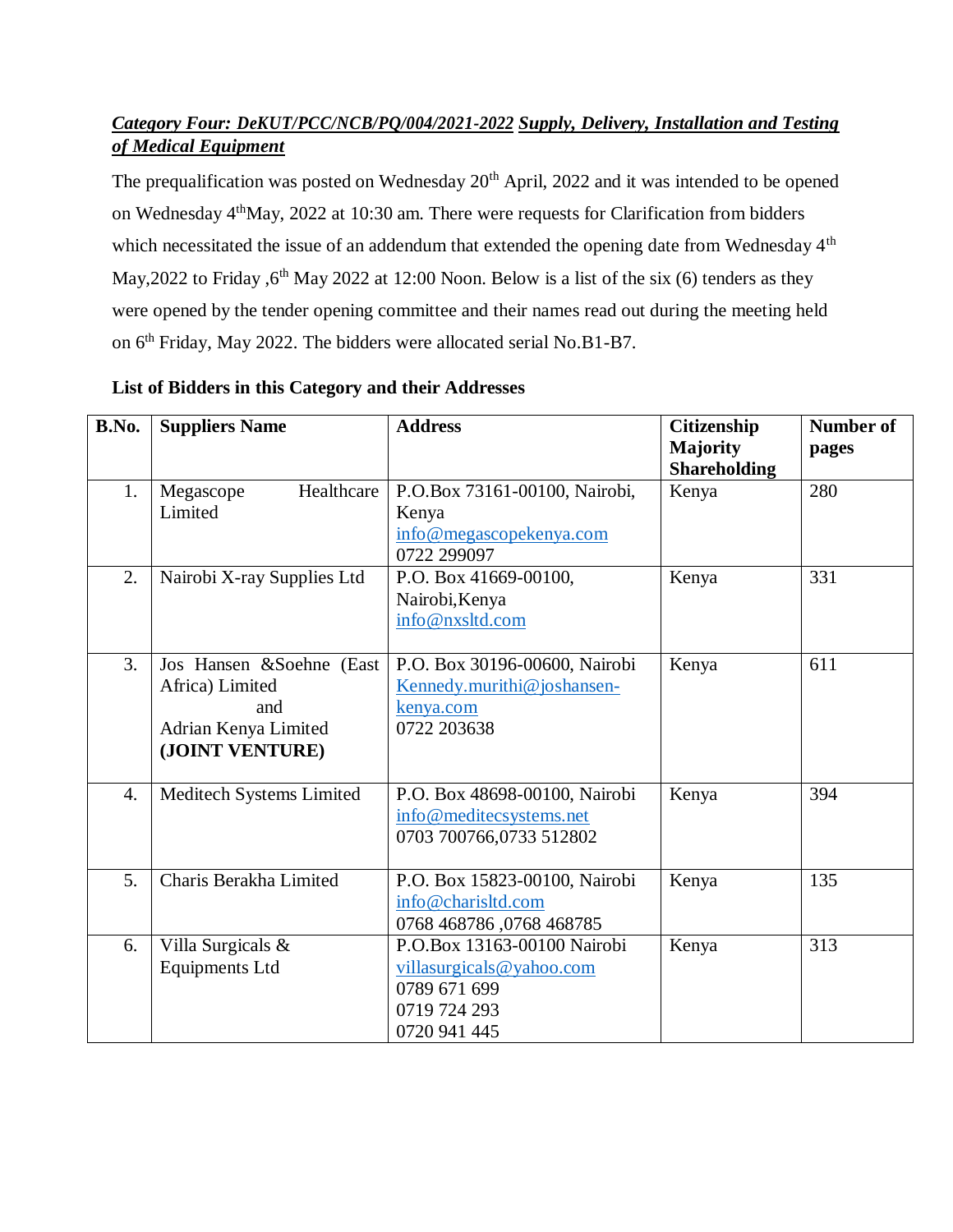Only One bidder B1 listed below was recommended for prequalification after passing the technical evaluation criteria.

| <b>Bidder</b> | Name of    | <b>Contact</b>          | <b>Technical</b> | <b>Rank</b> |
|---------------|------------|-------------------------|------------------|-------------|
| No.           | the bidder |                         | <b>Score</b>     |             |
|               | Megascope  | P.O. Box 73161-00100,   | 90               |             |
|               | Healthcare | Nairobi, Kenya          |                  |             |
|               | Limited    | info@megascopekenya.com |                  |             |
|               |            | 0722 299097             |                  |             |

# *Category Five: DeKUT/PCC/NCB/PQ/005/2021-2022 Supply and Delivery of Hospital Furniture*

The prequalification was posted on Wednesday 20<sup>th</sup> April, 2022 and it was intended to be opened on Wednesday 4thMay, 2022 at 10:30 am. There were requests for Clarification from bidders which necessitated the issue of an addendum that extended the opening date from Wednesday 4<sup>th</sup> May, 2022 to Friday , 6<sup>th</sup> May 2022 at 12:00 Noon. Below is a list of the seven (7) tenders as they were opened by the tender opening committee and their names read out during the meeting held on 6<sup>th</sup> Friday, May 2022. The bidders were allocated serial No.B1-B7.

### **List of Bidders in this Category and their Addresses**

| B.No. | <b>Suppliers Name</b>      | <b>Address</b>                      | <b>Citizenship</b>  | <b>Number Of</b> |
|-------|----------------------------|-------------------------------------|---------------------|------------------|
|       |                            |                                     | Majority            | pages            |
|       |                            |                                     | <b>Shareholding</b> |                  |
| 1.    | <b>Fast Choice Limited</b> | Uniafric House, Ground Floor        | Kenya               | 331              |
|       |                            | Koinange St, Nairobi                |                     |                  |
|       |                            | P.O.Box 4171-00506. Nairobi.        |                     |                  |
|       |                            | Email: sales@fastchoiceke.com       |                     |                  |
|       |                            | Tel: 020-2211619/3                  |                     |                  |
|       |                            | Cell:0724416642.                    |                     |                  |
| 2.    | Villa Surgical & Equipment |                                     | Kenya               | 314              |
|       | Limited                    | P.O Box 13163-00100 Nairobi         |                     |                  |
|       |                            | TELNO.:0733859265,0720941445        |                     |                  |
|       |                            | ,0719724293,0789671699-             |                     |                  |
|       |                            | Email: villasurgicals $@$ yahoo.com |                     |                  |
| 3.    | Charis Berakha Limited     | P.O. Box 15823-00100, Nairobi       | Kenya               | 136              |
|       |                            | info@charisltd.com                  |                     |                  |
|       |                            | 0768 468786,0768 468785             |                     |                  |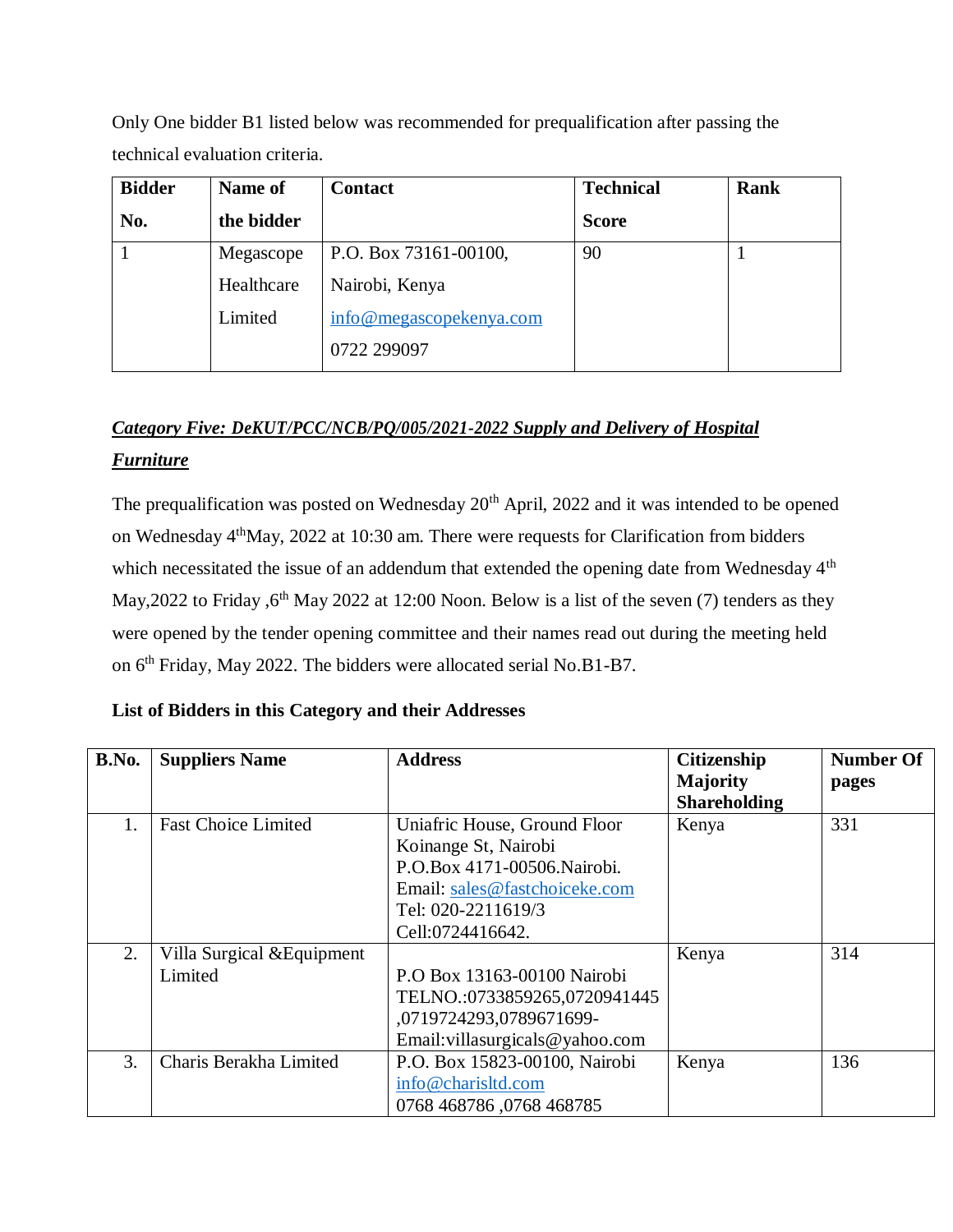| 4. | Gee Dee Designs        | P.O.BOX 1949-00100, Nairobi     | Kenya | <b>Not</b> |
|----|------------------------|---------------------------------|-------|------------|
|    |                        | Tel:                            |       | Paginated  |
|    |                        | 0724228199 Email:               |       |            |
|    |                        | info@geedesigns.co.ke/sales@gee |       |            |
|    |                        | de                              |       |            |
|    |                        | signs.co.ke                     |       |            |
| 5. | Jos .Hansen&Soehne EA& | P.o Box 30196-00600, Nairobi    | Kenya | 639        |
|    | Adrian Kenya Limited   | Kennedy.murithi@joshansen-      |       |            |
|    |                        | kenya.com                       |       |            |
|    |                        | 0722 203638                     |       |            |
| 6. | Saipe Touch Limited    | P.O.BOX 67747-00200Nairobi      | Kenya | 236        |
|    |                        | Tel:0725901847                  |       |            |
|    |                        | Email-saipetouch15@gmail.com    |       |            |
| 7. | Nairobi-Xray Supplies  | House of Vanguard Fuji Plaza    | Kenya | 328        |
|    | Limited                | Chiromo Rd, Nairobi, Kenya      |       |            |
|    |                        | P.O.Box: 41669-00100            |       |            |
|    |                        | Nairobi                         |       |            |
|    |                        | Phone Number. +254-204446267    |       |            |

Two bidders listed below were found responsive and were recommended for prequalification.

| <b>Bidder</b>  | Name of the bidder     | <b>Contact</b>                               | <b>Technical</b> | <b>Rank</b> |
|----------------|------------------------|----------------------------------------------|------------------|-------------|
| No.            |                        |                                              | <b>Score</b>     |             |
| 1              | Jos Hansen &           | Jos Hansen & Soehne (East                    | 1                | 99          |
|                | Soehne (East           | Africa) Limited P.O.BOX 30196-               |                  |             |
|                | Africa) Limited        | 00100, Nairobi Tel: 0722203638               |                  |             |
|                | Joint Venture          | Email: info@joshansen-kenya.com              |                  |             |
|                | with Adrian            | Adrian Kenya Limited                         |                  |             |
|                | Kenya Limited          | P.O.BOX 9808-00100, Nairobi Tel:             |                  |             |
|                |                        | 0724964150                                   |                  |             |
|                |                        | Email: smuia@adriankenya.com                 |                  |             |
| $\overline{2}$ | Saipe Touch<br>Limited | P.O.BOX 67747-00200Nairobi<br>Tel:0725901847 | $\overline{2}$   | 97          |
|                |                        | Email-saipetouch15@gmail.com                 |                  |             |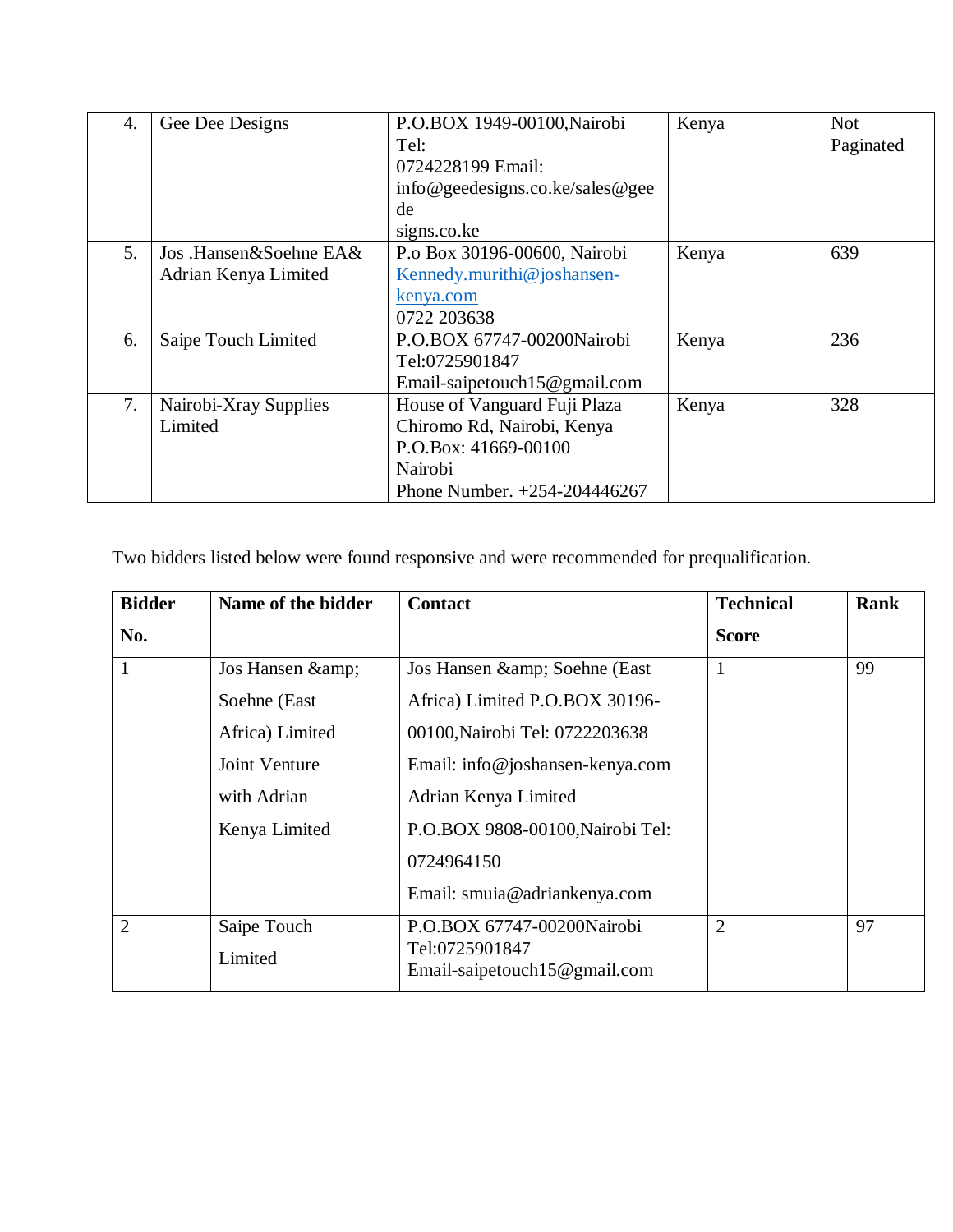# **Category Five: DeKUT/PCC/NCB/PQ/006/2021-2022 Supply and Delivery of Hospital Information Management System (HMIS)**

The prequalification was posted on Wednesday 20<sup>th</sup> April, 2022 and it was intended to be opened on Wednesday 4thMay, 2022 at 10:30 am. There were requests for Clarification from bidders which necessitated the issue of an addendum that extended the opening date from Wednesday 4<sup>th</sup> May, 2022 to Friday ,  $6<sup>th</sup>$  May 2022 at 12:00 Noon. Below is a list of the three (3) tenders as they were opened by the tender opening committee and their names read out during the meeting held on 6<sup>th</sup> Friday, May 2022. The bidders were allocated serial No.B1-B3.

## **List of Bidders in this Category and their Addresses**

| B.No. | <b>Suppliers Name</b>                                                                                                                      | <b>Address</b>                                                                                                                                                                                                                                       | <b>Citizenship</b><br><b>Majority</b><br><b>Shareholding</b> | <b>Number Of</b><br>pages |
|-------|--------------------------------------------------------------------------------------------------------------------------------------------|------------------------------------------------------------------------------------------------------------------------------------------------------------------------------------------------------------------------------------------------------|--------------------------------------------------------------|---------------------------|
| 1.    | MFI Technology Solutions&<br>A Net Computer<br><b>Communications Services</b><br>Software and Tourism<br><b>Industry and Trade Limited</b> | Uniafric House, Ground Floor<br>Koinange St, Nairobi<br>P.O.Box 4171-00506. Nairobi.<br>Email: sales@fastchoiceke.com<br>Tel: 020-2211619/3<br>Cell:0724416642.                                                                                      | Kenya                                                        | 281                       |
| 2.    | Prime World<br><b>Communication Limited</b>                                                                                                | P.O.BOX 7362-00100 Nairobi Tel:<br>0722170054<br>Email: admin@primeworldcommunic<br>ations.com                                                                                                                                                       | Kenya                                                        | 271                       |
| 3.    | Wilcom Systems Limited<br><b>Apps Pools Business</b><br><b>Solutions Limited</b>                                                           | Wilcom Systems Limited P.O.BOX<br>102678-00101, Nairobi Tel: +254 020<br>2396916/7 Email:<br>info@wilcom.co.ke<br><b>Apps Pool Business Solutions</b><br>Limited<br>P.O.BOX 25677-00603, Nairobi Tel:<br>0716585843<br>Email: gururaj@appspool.co.ke | Kenya                                                        | 266                       |

All three (3) forms were recommended for award based on their Technical scores: